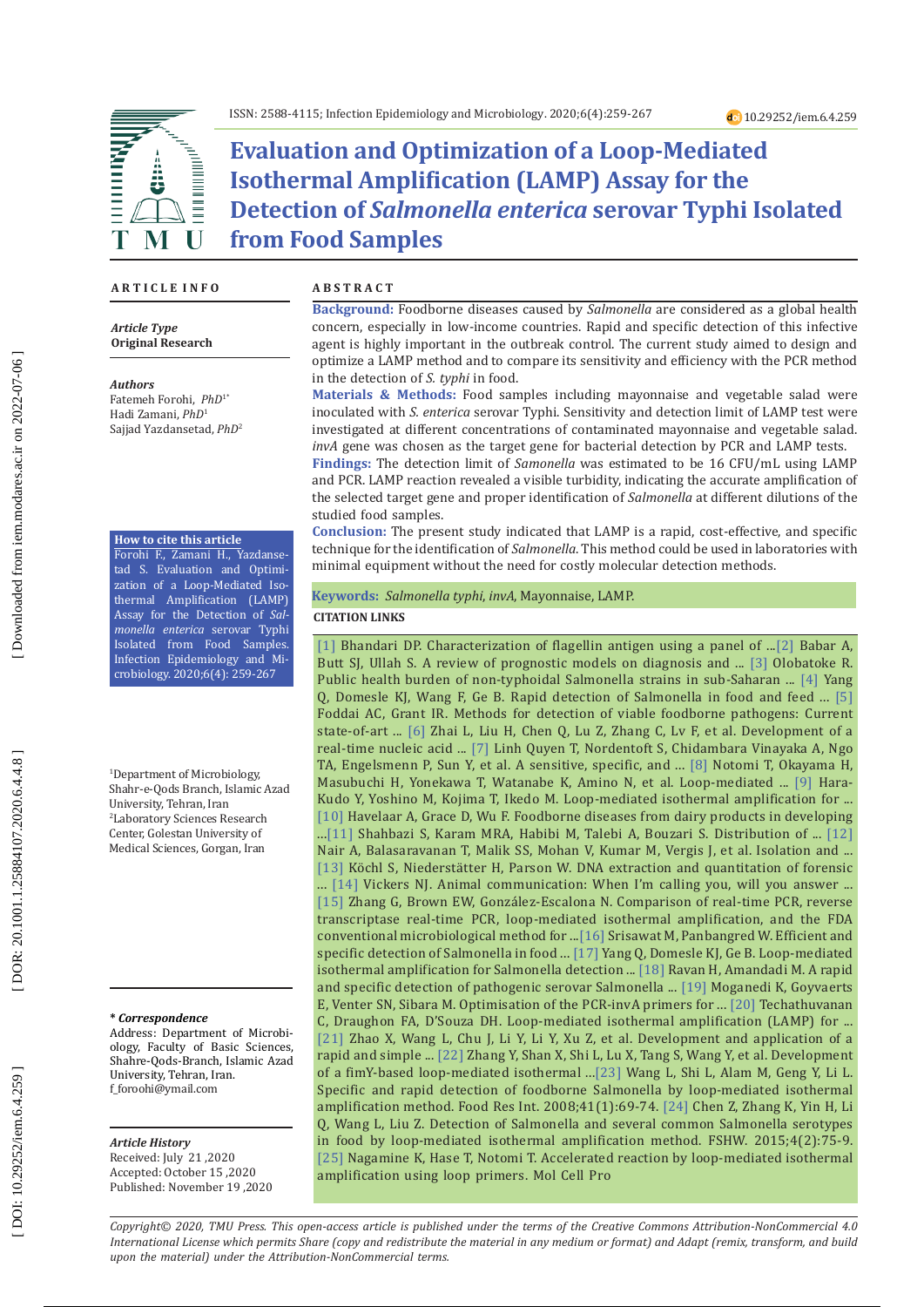## **Introduction**

*Salmonella* is a facultative anaerobic, motile, spore-free bacillus, which is considered as the etiological agent of typhoid fever. *Salmonella* is often found in water, soil, as well as in the intestine and feces of vertebrates, including mammals, birds, reptiles, and fish, leading to diseases with a variety of symptoms and complications depending on the host conditions and bacterial serotype  $[1]$ . This bacterium is usually excreted in human or animal feces, thereby contaminating water, food, and the environment. Consumption of contaminated foods, such as meat, poultry, eggs, sauces, and vegetables are commonly considered as the transmission route of *Salmonella* infection to humans. In addition, the hands of carriers working in the preparation and distribution sections of the fruit and food industries could also affect water and food contamination  $[2]$ . Symptoms including headache, diarrhea, lethargy, abdominal cramps, and myalgia appear within 12 to 72 hours after the consumption of contaminated food. Salmonellosis is a self-limiting disease; however, in children and the elderly, or in people with chronic diseases, infection is worsened, leading to severe and fatal complications such as intestinal perforation and severe hemorrhage, abscess formation, pneumonia, cystitis, and thrombophlebitis. After an acute course of the disease, a group of patients go through the chronic phase and retain the bacteria in their gallbladders for more than 5 weeks up to 3 years, and 3% of the patients become Salmonella carriers <sup>[1]</sup>. Today, more than 2,450 *Salmonella* serotypes have been identified, most of which are potential pathogens in humans and most animals, leading to diseases such as human typhoid fever and enterocolitis. Nontyphoidal *Salmonella* is considered as the main cause of foodborne diseases globally. There are an estimated 200 million to 1.3

billion cases of nontyphoidal salmonellosis worldwide with an annual mortality rate of 3 million [3]. Although current standard methods such as biochemical, molecular, and serological tests as well as culture method are commonly used for the identification of *Salmonella*, they are often time-consuming and have limitations such as high cost or occasional low specificity  $[4-5]$ .

Molecular methods such as PCR and realtime PCR with high efficiency, sensitivity, and specificity are widely used for *Salmonella*  detection. However, these methods also require thermal cycling, expensive devices, and trained personnel  $[6-7]$ . Therefore, setting up an accurate, sensitive, simple, and economically viable method for *Salmonella* detection is essential. The loop-mediated isothermal amplification (LAMP) method, developed by a Japanese group in 2000, is an efficient method for detecting food pathogens, which, in addition of being sensitive and specific, rapidly detects pathogens. This method does not require a particular apparatus and could be carried out in different laboratories with minimal facilities  $[8]$ .

The loop-mediated isothermal amplification method is used for specific amplification and detection of 6 regions of target gene using three pairs of specific primers including two internal primers (FIP, BIP), two external primers (F3, B3), and two loop primers (LF, LB). The reaction process progresses via the strand displacement reaction at a constant temperature. External primers only operate in the non-cyclical stage, and internal primers with both sense and antisense sequences facilitate loop formation. The loop-specific primers bind to the opposite sequence, the sequence that binds to the inner primer in the loop structure, thereby accelerating and facilitating the reaction. The amplification of nucleic acids in LAMP reaction is done through DNA polymerase

Downloaded from iem.modares.ac.ir on 2022-07-06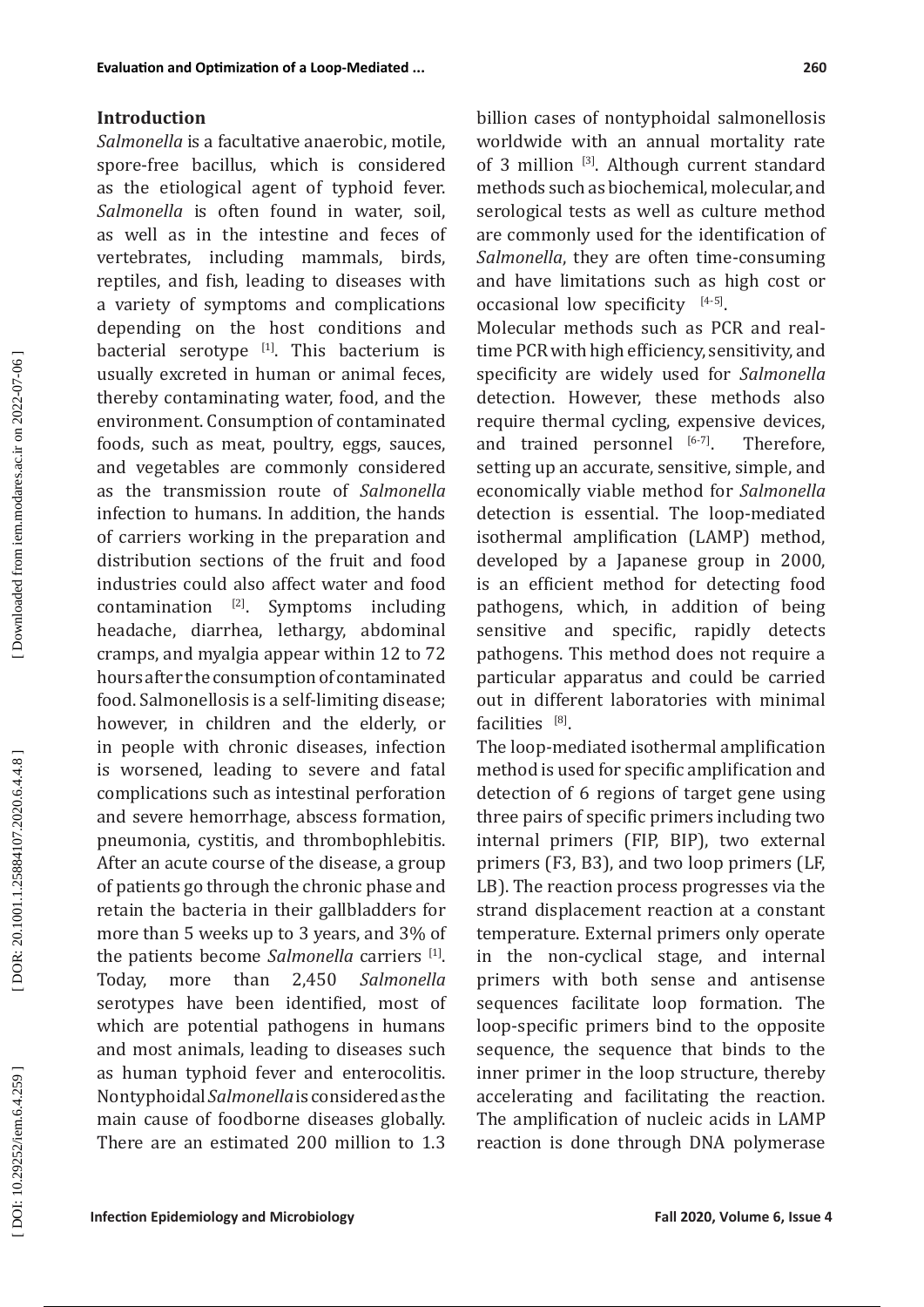with the ability to displace synthesized strands  $[8-9]$ . Foodborne diseases caused by *Salmonella* are considered as the major global health problems, especially in developing countries. Therefore, it is important to detect the causative agent rapidly, accurately, and specifically in order to prevent epidemics and subsequent complications [10].

**Objectives:** This study aimed to design and optimize a LAMP method by targeting *invA* gene and to compare its efficacy and sensitivity with the PCR method in the specific detection of *S. typhi* in food samples (vegetable salad and mayonnaise).

## **Materials and methods**

**Bacterial strains:** *S. enterica* serovar Typhimurium (PTCC1709), *S. paratyphi* A (PTCC 1761), *S. paratyphi* B (PTCC1231), and *E. coli* (PTCC No: 1399) were prepared from Culture Collection of Microorganisms at Industrial and Scientific Research Institute, Iran. *S. paratyphi* C was kindly gifted by Dr. Sajjad Yazdansetad, Golestan University of Medical Sciences, IR Iran. Lyophilized bacterial strains were inoculated in Luria-Bertani (LB) broth and incubated at  $37^{\circ}$ C for 24 hrs. Then bacterial strains were transferred to *Salmonella-Shigella* (SS) agar culture medium. Macroscopic and microscopic evaluations as well as biochemical tests such as TSI, SIM, methylred, Voges-Proskauer, Simmon citrate, urease, glucose, lactose, sucrose, and mannose fermentation were carried out for the confirmation of bacterial strains  $[11-12]$ . **Bacterial DNA extraction:** Bacterial DNA was extracted using phenol-chloroform extraction method as previously defined by Kochl et al. (2005) [13] with few modifications. Briefly, a colony of fresh bacterial culture was inoculated in 5 mL of LB broth and incubated overnight at 37ºC in a shaking incubator. Then the medium showing bacterial growth was centrifuged

at 13000 rpm for 3 min. The supernatant was discarded, and 200 μL of initial lysis reagent (2 mM sodium EDTA, 40 mM Tris acetate, pH=7.9) was added to the pellet and vortexed well. Then 400 μL of the second lysis reagent (0.8% NaOH, 1% SDS, pH=12.6) was added and incubated at  $65^{\circ}$ C for 10 min. Next, 600 μL of equilibrated phenol was added to Tris, followed by the addition of 600 μL of chloroform to this solution; after mixing, centrifugation was carried out at 13000 rpm for 5 min. Aqueous phase was collected carefully and transferred to a new microtube. For phenol removal, chloroform was added  $(2:1 \text{ v/v})$  to the aqueous phase and centrifuged at 13000 rpm for 5 min. Aqueous phase was then re-collected, and to which 90% ethanol was added (0.6:1 v/v). After mixing, the solution was stored at -20ºC for 30 min and then centrifuged at 13000 rpm for 10 min. The supernatant was removed, and 50 μL of washing buffer (ethanol 70%) was added to the pellet and centrifuged at 13000 rpm for 3 min. Washing buffer was removed, and the pellet was left to dry at the ambient temperature. The pellet was solved in 20 μL of distilled water. To assess the quality of the extracted DNA, in addition to calculating the optical density (OD) at 260/280 and 260/230 using a spectrophotometer (Biowave, UK), 5 μL of the extracted DNA was run on 1% agarose gel and electrophoresed at 80 V for 40 min.

**PCR for** *invA* **gene in** *Salmonella***:** Specific primers used for *invA* gene *of S. enterica* serovar Typhi are shown in Table  $1^{[14]}$ . The PCR reaction was performed in a final volume of 25 μL consisting of 1U SmarTaq DNA polymerase, 2.5 μL of 10X buffer, 2 mM  $MgCl<sub>2</sub>$ , 0.2 mM dNTP mixture, 0.5 mM of each 2 primer (forward and reverse), 2 μL template DNA at a concentration of 500 ng/μL, and 15 μL of distilled water. The thermal program in Thermal Cycler (Labnet MultiGene OptiMax,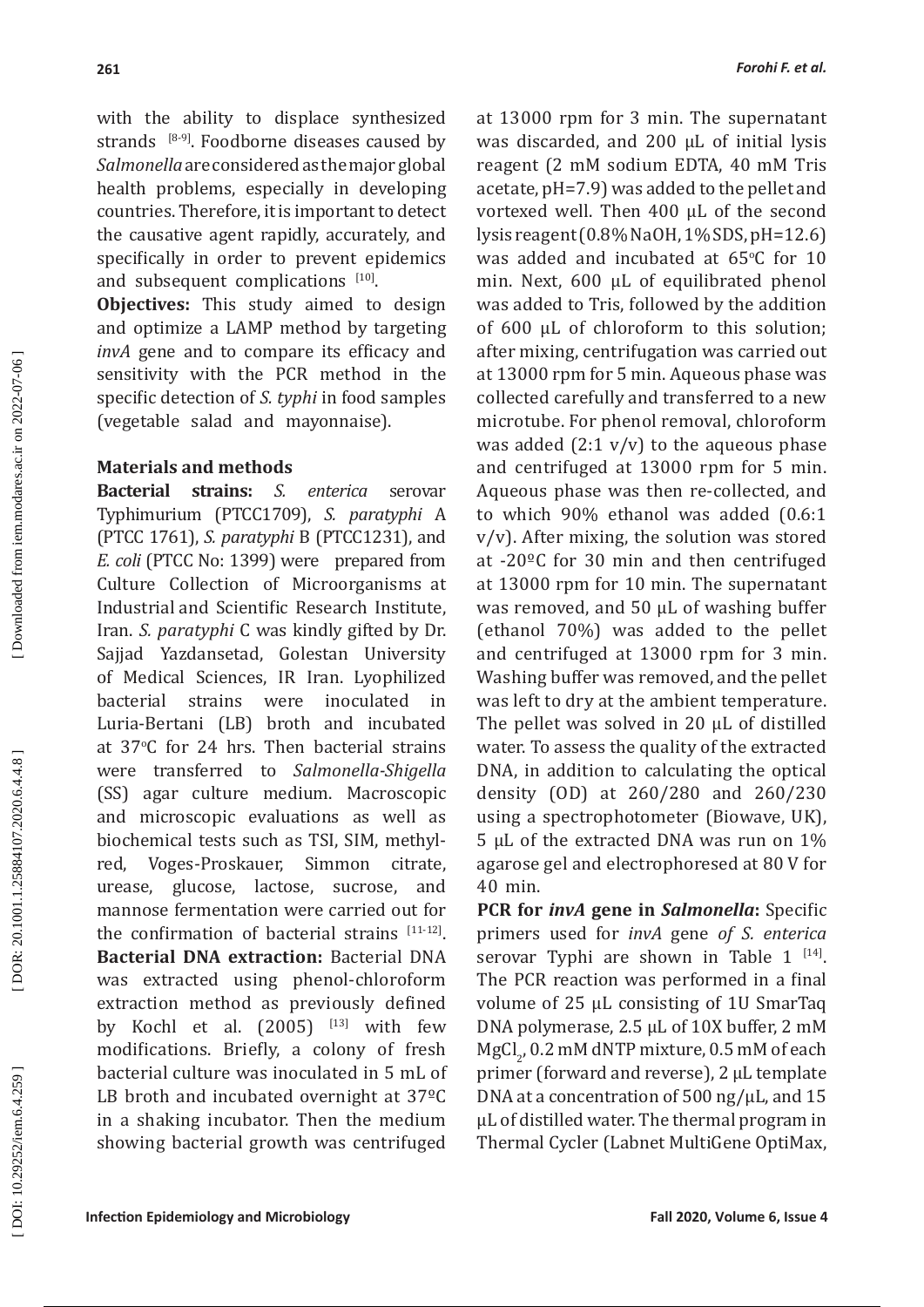USA) was as follows: denaturation at 94ºC for 5 min, followed by 35 cycles of denaturation at 94ºC for 1 min, 51ºC for 1 min, 72ºC for 1 min, and 72ºC for 5 min.

**Table 1)** Specific primers used for *invA* gene of *S*. *enterica* serovar typhimurium

| Primer<br><b>Name</b> | Primer Sequence (5'-3') | Amplicon<br>Size (bp) |
|-----------------------|-------------------------|-----------------------|
| F3                    | GGCGATATTGGTGTTTATGGGG  | 243                   |
| B <sub>3</sub>        | AACGATAAACTGGACCACGG    |                       |

**Loop-mediated isothermal amplification** 

**(LAMP):** Designation of LAMP primers used for *invA* gene of *S. enterica* serovar Typhi was carried out using NCBI (GenBank: M90846.1), FASTA sequence of the target gene, and AlleleID software (Premier Biosoft AlleleID v6.01). Figure 1 illustrates the schematic location of external, internal, and loop primers on the target gene. The characteristics of the primers used are shown in Table 2  $[14-15]$ . The LAMP reaction mixture (25 μL) contained 2.5 μL of 10X buffer, 2  $\mu$ L of 8 mM MgSO<sub>4</sub>, 1  $\mu$ L of 0.5 mM dNTP, 2 μL of 0.5 M Betaine, 2 μL of each 0.8 μM BIP and FIP primers, 0.5 μL of 0.2 μM LB primer, 1 μL of 10 U *Bsm* DNA polymerase, 2.5 μL template DNA (500 ng/  $\mu$ L), and 5  $\mu$ L of sterile water. The microtube containing the reaction mixture was incubated in a hot water bath at 60ºC for 60 min, then the enzyme was inactivated at 80ºC for 10 min to stop the reaction. The turbidity of the reaction product was visually detected. Then 1 μL of SYBR green fluorescent dye was added, and after exposure to UV, the fluorescent green color in the reaction product was clearly observed. Then 5 μL of amplification product was run on 1.5% agarose gel with loading buffer and electrophoresed at 80 V for 60 min  $[15]$ .

# **Detection limit of LAMP in food samples:**

To determine the detection limit of LAMP in food, foods including mayonnaise and vegetable salad were inoculated with *S. typhi*. *E. coli* PTCC1399 and *S. paratyphi* A, B, and C were used as negative controls. For bacterial contamination of the mayonnaise, a colony of fresh bacterial culture was

| $\mathbf{1}$ | GATATTGCCT ACAAGCATGA AATGGCAGAA CAGCGTCGTA CTATTGAAAA GCTGTCTTAA                                       | 60  |
|--------------|---------------------------------------------------------------------------------------------------------|-----|
| 61           | <u>TTTAATATTA ACAGGATACC TATAGTGCTG CTTTCTCTAC TTAACAGTGC TCGTTTACGA</u>                                | 120 |
| 121          | CCTGAATTAC TGATTCTGGT ACTAATGGTG ATGATCATTT CTATGTTCGT CATTCCATTA                                       | 180 |
| 181          | $F3 \rightarrow$<br>CCTACCTATC TGGTTGATTT CCTGATCGCA CTGAATATCG TACT <b>G</b> GCGAT ATTGGTGTTT          | 240 |
| 241          | $E2 \rightarrow$<br>ATGGGGTCGT TCTACATTGA CAGAATCCTC AGTTTTTCAA CGTTTCCTGC GGTACTGTTA                   | 300 |
| 301          | <u>EF1 E</u><br>ATTACCACGC TCTTTCGTCT GGCATT <mark>ATCG ATCAGTACCA GTCGTC</mark> TTAT CTTGATTGAA        | 360 |
| 361          | <b>B1→</b><br>GCCGATGCCG GTGAAATTAT CGCCACGTTC GGGCAATTCG TTATTGGCGA TAGCCTGGCG                         | 420 |
| 421          | $\leftarrow$ B3<br>$\leftarrow$ B2<br>GTGGGTTTTG TTGTCTTCTC TATTGTCACC GTGGTCCAGT TTATCGTTAT TACCAAAGGT | 480 |
| 481          | <u>TCAGAACGTG TCGCGGAAGT CGCGGCCCGA TTTTCTCTGG ATGGTATGCC CGGTAAACAG</u>                                | 540 |

**Figure 1)** Schematic location of external (F3, B3), internal (FIP: F2, F1; BIP: B1, B2), and loop (LF, LB) primers on the target gene *invA* in *S. enterica* serovar Typhi.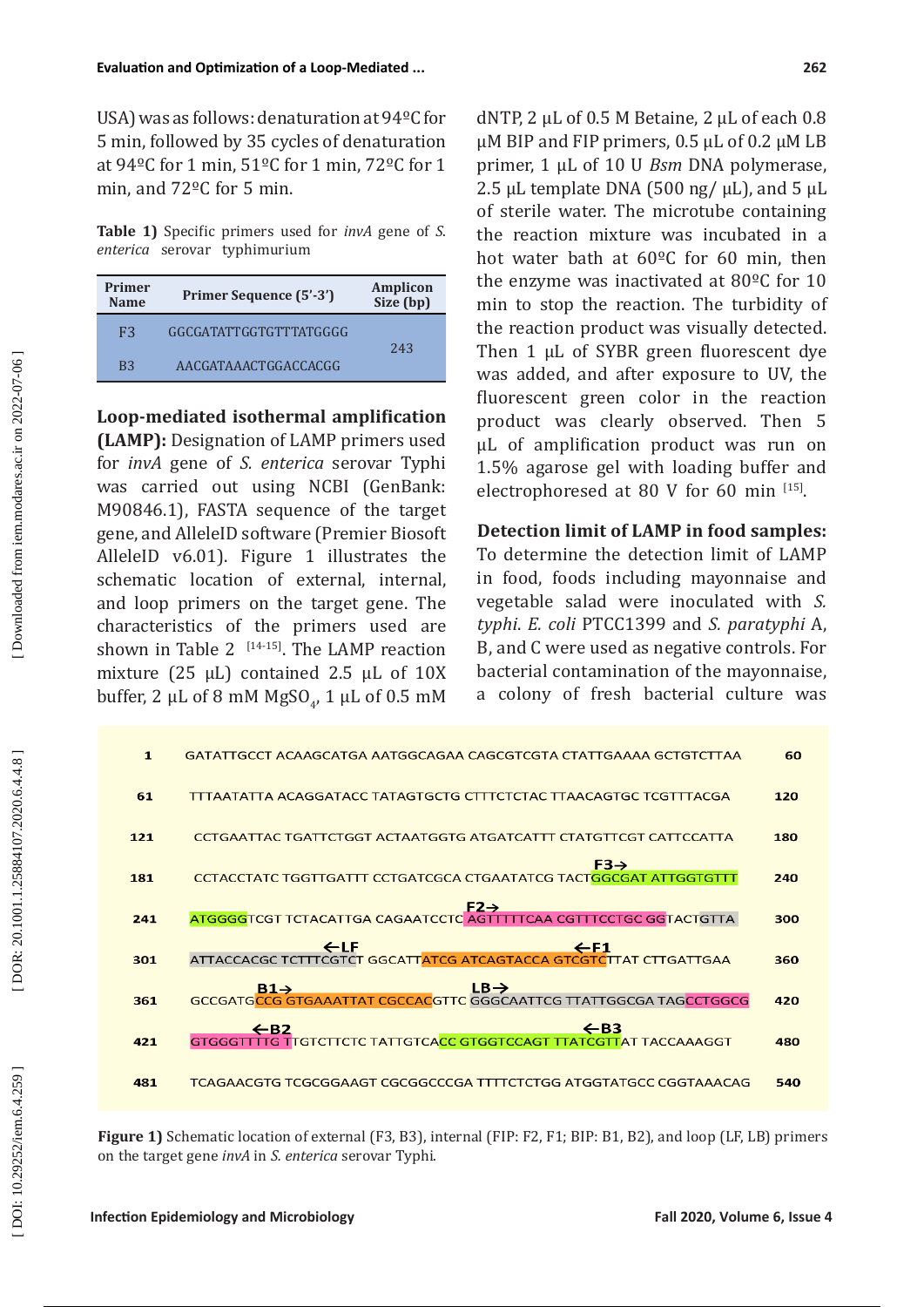| <b>LAMP Primers</b> | Primer Sequence (5'-3')                    |
|---------------------|--------------------------------------------|
| <b>FIP</b>          | GACGACTGGTACTGATCGATAGTTTTTCAACGTTTCCTGCGG |
| <b>BIP</b>          | CCGGTGAAATTATCGCCACACAAAACCCACCGCCAGG      |
| F <sub>3</sub>      | GGCGATATTGGTGTTTATGGGG                     |
| B <sub>3</sub>      | AACGATAAACTGGACCACGG                       |
| LF                  | <b>GACGAAAGAGCGTGGTAATTAAC</b>             |
| LB                  | GGGCAATTCGTTATTGGCGATAG                    |

**Table 2)** Sequences of internal, external, and loop primers used in LAMP reaction

added to 5 mL of LB broth and incubated in a shaking incubator at 37ºC for 24 hrs. After obtaining an OD of 1 at 595 nm, buffered peptone water was used for the preparation of bacterial serial dilution. Then 50, 100, 200, and 300 μL of bacterial suspension were added to 1 mL of mayonnaise as well as 20 g of vegetable salad (ingredients of which included cabbage, tomato, and cucumber). Dilutions of 1:10, 1:50, and 1:100 were prepared from the contaminated mayonnaise and vegetables using buffered peptone water and incubated at  $37^{\circ}$ C for 6 hrs. Then sensitivity and detection limit of LAMP reaction were determined on 1 mL of mayonnaise and vegetable salad at dilutions of 1:10, 1:20, 1:50, 1:100, and 1:200. Moreover, the pour-plate technique was performed for each dilution of the inoculated mayonnaise and vegetable salad to determine the bacterial colony forming unit (CFU) [16].

absence of gas and indole production, absence of urease production, and absence of citrate utilization as carbon source by the bacterium.

**PCR assay:** PCR reaction performed on different dilutions (1:10. 1:20, 1:50, 1:100, and 1:200) of food samples (mayonnaise and vegetable salad), by targeting *invA* gene specific for *S. enterica,* resulted in the generation of 243 bp PCR products.



**Figure 2)** Amplification of *invA* gene in *S. enterica* using direct PCR on different dilutions of the studied food samples. Lane 1: negative control; Lane 2: positive control ( *S*. *enterica* serovar Typhi; Lane 3: inoculated bacteria on mayonnaise with dilution of 1:100; Lane 4: inoculated bacteria on mayonnaise with dilution of 1:50; Lane 5: inoculated bacteria on vegetable salad with dilution of 1:50; and Lane 6: DNA marker (100 bp Plus O' Gene ruler, Fermentas, Lithuania).

**Pour plate and bacterial colony count:**  Ten test tubes containing 9 mL of sterile physiological serum were chosen. Then 1 mL of bacterial suspension was added to the first tube, and a homogenized suspension was prepared. Serial dilutions of  $10^{-1}$  to  $10^{-10}$ were prepared by transferring 1 mL of the content of tube 1 to tube 2 and continuing this process until tube 10 in the series. Then 1 mL of each prepared dilution was added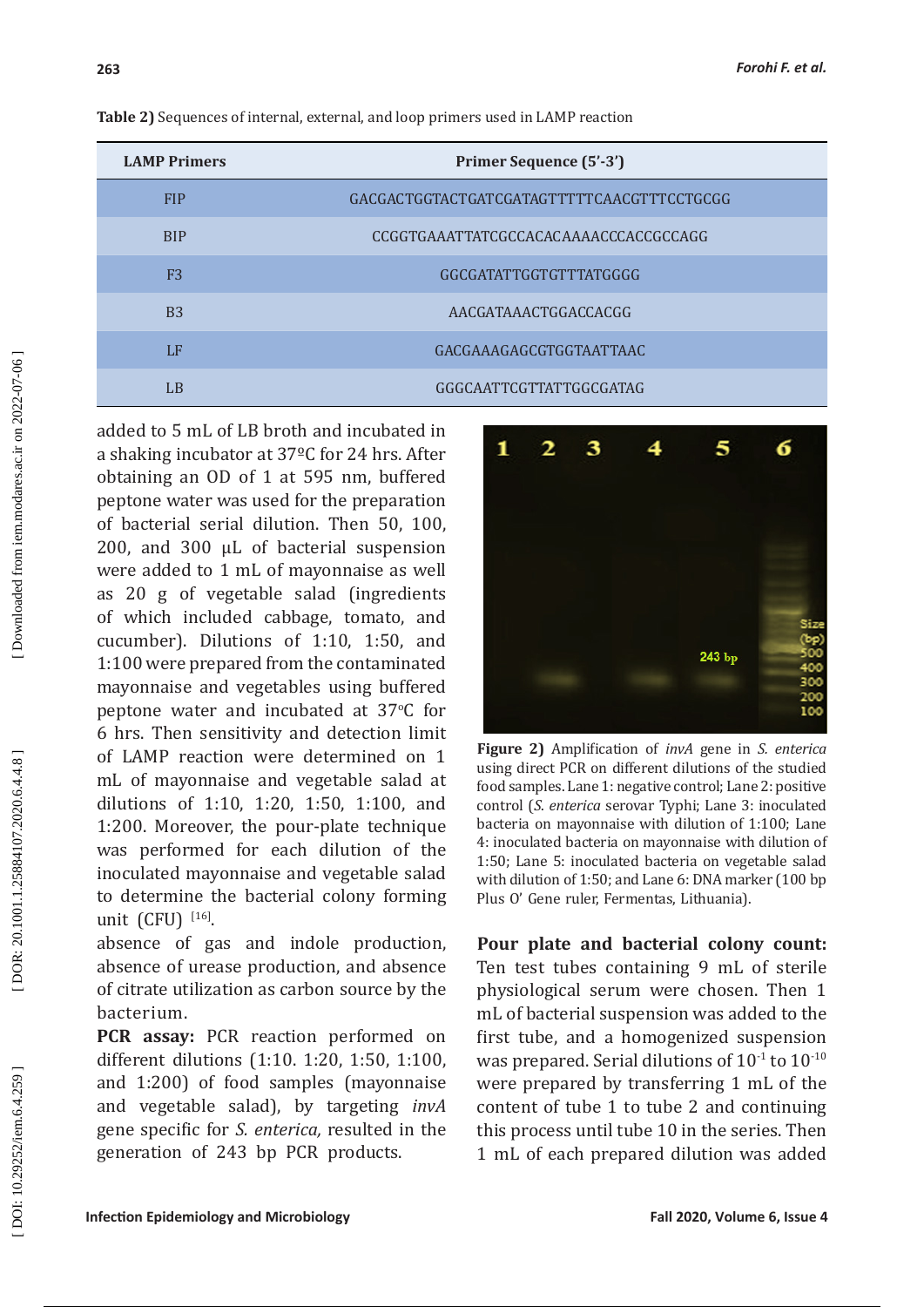to the plates consisting of 20 mL of molten SS agar and mixed well. After incubating the plates at 37ºC for 24 hrs, colonies of each dilution were counted, and CFU/mL or CFU/g was determined as previously  $described$ <sup>[17]</sup>.

## **Findings**

Gram staining and observation of Gramnegative bacillus confirmed the presence<br>of Salmonella. Salmonella growth on of *Salmonella*. *Salmonella* selective medium of SS agar showed<br>smooth, translucent, black-centered black-centered colonies. Biochemical test results showed glucose fermentation, absence of lactose fermentation, hydrogen sulfide production, **LAMP assay:** Bacterial detection limit of LAMP was calculated as 16 CFU/mL, and DNA detection limit of LAMP reaction was measured at 500 pg. The visible turbidity caused by the LAMP reaction on different dilutions of the studied food samples was considered as an indicative of accurate amplification of the target gene and proper detection of *S. enterica*. Furthermore, 1 μL of SYBR Green dye was added to LAMP product, showing fluorescence under UV light (Figure 3). Electrophoresis of LAMP products on 1.5% agarose gel generated ladder-like bands (Figure 4).

In the present study, 9 parameters affecting the LAMP reaction were assessed to optimize *Salmonella* detection, including different concentrations of betaine (at 0-1 M), MgSO 4 (at 1-10 mM), *Bsm* polymerase (at 2-10 U), dNTP (at 0.4-2 mM), external primers (at 0.05-0.4 μM), internal primers (at 1.2-2 μM), and loop primers (at 0.2-1 μM), as well as temperature (at 60-65ºC), and time (at 45-65 min). The optimal concentrations for LAMP reaction were as follows: 8 mM MgSO<sub>4</sub>, 0.4 4 mM dNTP, 0.4 M betaine, 8 U *Bsm* polymerase, 0.8 μM internal primers, 0.2 μM external primers, 0.8 μM loop primers, and 2.5 μL DNA. Moreover, the optimal temperature and

time conditions for LAMP test were  $60^{\circ}$ C for 45 min and  $80^{\circ}$ C for 10 min.



**Figure 3)** Tubes containing LAMP products following the PCR of *invA* gene of *S. enterica* serovar Typhi. A) Lack of amplification after the addition of SYBR Green fluorescent dye under UV light; B) lack of amplification in the absence of SYBR Green dye; C) amplification of the target gene in the absence of SYBR Green dye; D) amplification of the target gene in the presence of SYBR Green fluorescent dye under UV light.



**Figure 4)** Electrophoresis of LAMP product. Lane 1: ladder-like bands generated by isothermal amplification of the target gene of *S. enterica* serovar Typhi in 1:50 dilution of mayonnaise; Lane 2: negative control; Lane 3: DNA marker (100bp Plus O' Gene ruler, Fermentas, Lithuania), Lane 4: positive control.

## **Discussion**

In the current study, specific detection of *Salmonella* was carried out in a short period of time using LAMP assay and a very simple and cheap thermal block at 60ºC and visual detection of turbidity caused by amplification process. Ladder-like pattern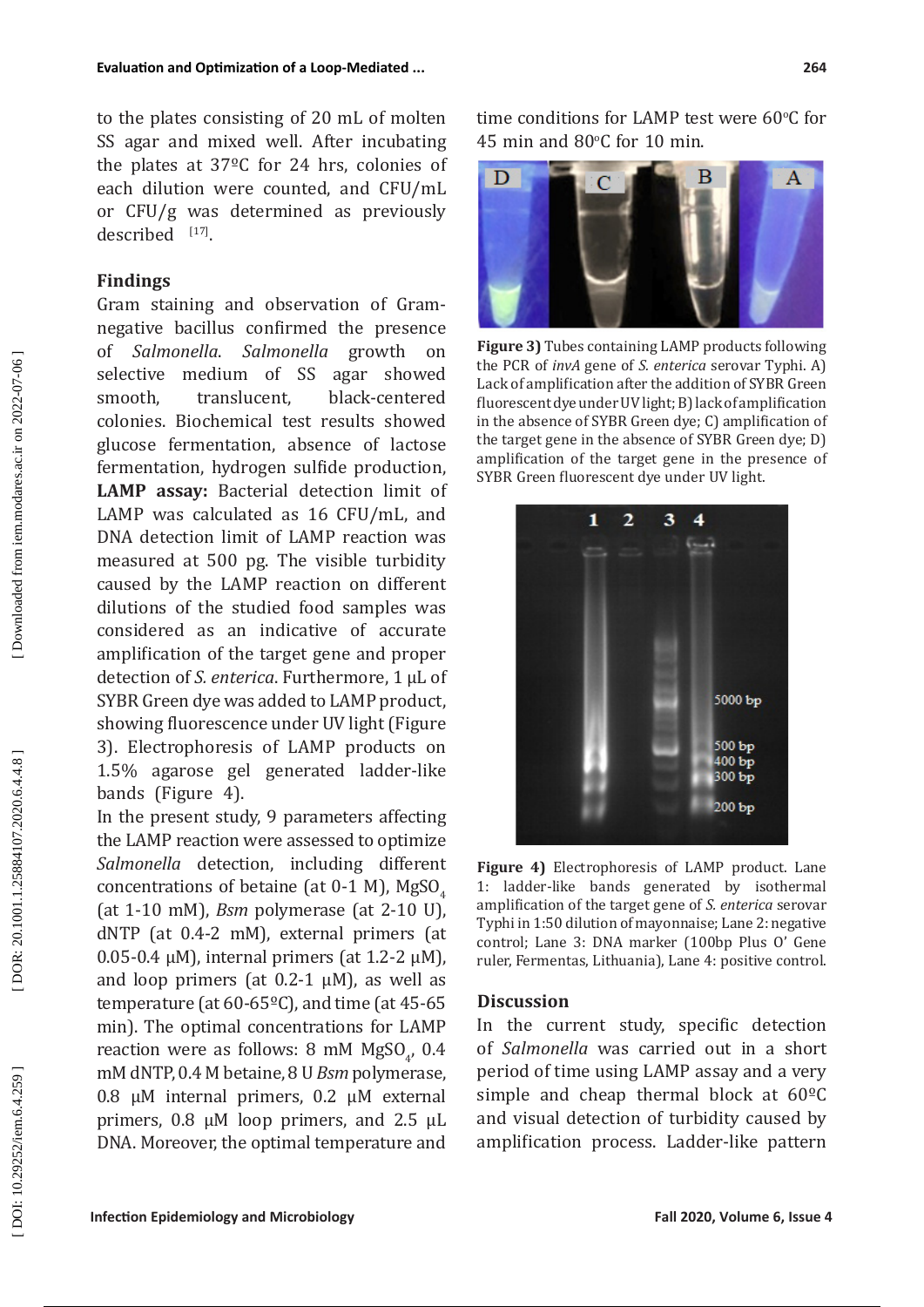generated by LAMP reaction following gel electrophoresis indicated that the designed primers specifically detected the target gene in *S. enterica* serovar Typhi, while other strains did not show turbidity or ladder-like band patterns.

Up to now, specific genes *invA*, *invB*, *fiC-a*, *fiCdT*, *tyv*, *prt*, *int-flom*, *spvC*, *fliC*, *fliB*, *rfbJ*, *STM* 2755, *STM* 2235, and *hilA* have been used for the molecular detection of *S*. *typhi* in various studies <sup>[18]</sup> *invA* is one of the major genes involved in *Salmonella* invasion, providing bacterial entry into the deep intestinal layers. This gene is carried by all invasive *Salmonella* strains and is a suitable candidate for rapid and precise detection of bacteria by LAMP test. Recent studies have indicated 100% sensitivity and 96% specificity for *invA* based detection of *Salmonella*<sup>[12, 15]</sup>. LAMP assay is highly efficient for the amplification of low copy numbers of bacterial DNA in the absence of thermal cycling. Notomi et al. (2000) indicated that LAMP reaction is applicable on a single copy of DNA  $[8, 16]$ . Another advantage of this method is the visualization of amplification products based on the turbidity induced by the release of pyrophosphate from dNTPs in the reaction mixture and its binding to magnesium ions and the subsequent formation of magnesium pyrophosphate [8].

Moganedi et al. (2007) used the PCR method to detect *invA* gene of *Salmonella* in drinking water. The detection limit of PCR pre and post enrichment was 2.6 × 10 4 CFU/mL and 26 CFU/mL, respectively [19].

Techathuvanan et al. (2010) used *invA* gene in LAMP assay to detect *S. typhimurium* in pork products. The detection limit of LAMP was reported to be 10 CFU/mL [20]. In accordance with the present study, *Salmonella* detection at 10 CFU/mL and 16 CFU/mL detection limits in contaminated foods was reported by Zhao et al.  $(1010)$  <sup>[21]</sup> and Zhang et al.  $(2012)$ <sup>[22]</sup>, respectively.

Hara-Kudo et al. (2005) employed LAMP test for *Salmonella* detection and reported higher sensitivity of this method compared to PCR  $[9]$ . Similarly, Wang et al. (2008) reported that the sensitivty of LAMP test for *Salmonella* detection in food leftovers was 10 times more than PCR  $[23]$ . In the present study, similar to the PCR method, the detection limit of LAMP was 16 CFU/mL.

dNTPs are required for DNA synthesis; however, their excessive amounts could lead to the reduced specificity of the reaction. In the present study, the least amount of dNTP was used and resulted in better results compared to the use of higher amounts.

Another important factor is betaine which impedes secondary structure formation in GC-rich regions and leads to the utmost DNA amplification. Therefore, the lower amounts of betaine could accelerate the reaction and increase its senstivity as well as turbidity signals  $[24]$ .

*Bsm* polymerase simultaneously amplifies DNA and detects 6 specific regions of the target sequence by 4 primers in the absence of thermal denaturation and by strand displacement. External primers are involved in the primary step of DNA strand displacement from the internal primers and the formation of dumbbell-like DNA structure. After dumbbell-like structure formation, external primers are no longer required; thus, lowering the required level of external primers. Internal primers are invloved in auto-cycling during DNA amplification. Loop primers increase the sensitivity of LAMP reaction and accelerate DNA amplification by elevating the number of start points for DNA amplification [25]. The optimum reaction temperature was 60ºC, and the reaction time of 45 min improved the quality of the amplified products. After the completion of the reaction and the electrophoresis of the amplified products on agarose gel, ≥241 bp ladder-like bands were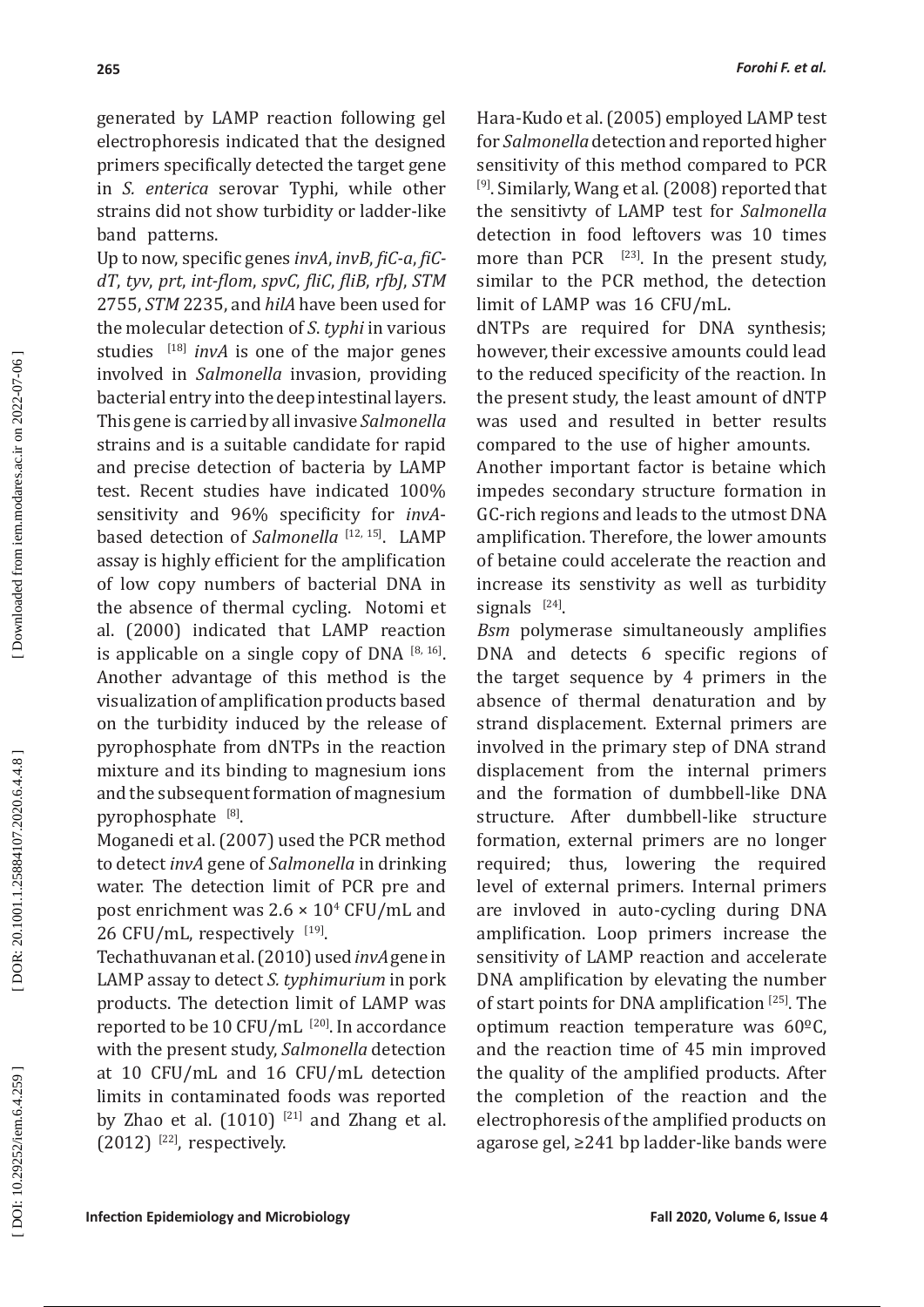In the present study, for *Salmonella* detection in food samples (vegetable salad and mayonnaise), the detection limit of LAMP was the same (16 CFU/ml) as the detection level of PCR. According to the obtained results in this study, LAMP is a rapid, costeffective, and specific method for *Salmonella* detection. This method with acceptable sensitivity and specificity could have field applications and could be used in labs with mnimal equipment without requiring costly molecular detection methods such as PCR and real-time PCR.

**Acknowledgments:** The authors would like to extend their sincere appreciation to all the staff of Microbiology Department of Shahre-Qods Branch, Islamic Azad University and Golestan University of Medical Sciences.

**Ethical Permision:** Not applicable.

# **Conflict of Interests:** None.

**Authors' Contribution**: Conceptualization: FF; Data curation and formal analysis: FF, HZ and SY; Investigation: FF, HZ and SY; Methodology and project administration: FF; Supervision: FF; Validation: FF; Writing of original draft: FF, HZ and SY; Writing, reviewing, and editing: FF, HZ and SY.

# **Fundings:** None.

**Consent to participate:**Consent form was obtained from all patients.

# **References**

- 1. Bhandari DP. Characterization of flagellin antigen using a panel of monoclonal antibodies and their applications for detection of Salmonella based on surface plasmon resonance: Tennessee State University; 2019.
- 2. Babar A, Butt SJ, Ullah S. A review of

prognostic models on diagnosis and therapeutic strategies of typhoid fever. J Med Bacteriol. 2018;7(1-2):1-2.

- 3. Olobatoke R. Public health burden of non-typhoidal Salmonella strains in sub-Saharan Africa. Int Res J Public Environ Health. 2017;4(6):112-9.
- 4. Yang Q, Domesle KJ, Wang F, Ge B. Rapid detection of Salmonella in food and feed by coupling loop-mediated isothermal<br>amplification with bioluminescent bioluminescent assay in real-time. BMC Microbiol. 2016;16(1):112.
- 5. Foddai AC, Grant IR. Methods for detection of viable foodborne pathogens: Current state-of-art and future prospects. Appl Microbiol Biotechnol. 2020;104(8):4281- 8.
- 6. Zhai L, Liu H, Chen Q, Lu Z, Zhang C, Lv F, et al. Development of a real-time nucleic acid sequence–based amplification assay for the rapid detection of Salmonella spp. from food. Braz J Microbiol. 2019;50(1):255-61.
- 7. Linh Quyen T, Nordentoft S, Chidambara Vinayaka A, Ngo TA, Engelsmenn P, Sun Y, et al. A sensitive, specific, and simple loop mediated isothermal amplification method for rapid detection of campylobacter spp. In broiler production. Front Microbiol. 2019;10:2443.
- 8. Notomi T, Okayama H, Masubuchi H, Yonekawa T, Watanabe K, Amino N, et al. Loop-mediated isothermal amplification of DNA. Nucleic Acids Res. 2000;28(12):e63.
- 9. Hara-Kudo Y, Yoshino M, Kojima T, Ikedo M. Loop-mediated isothermal amplification for the rapid detection of Salmonella. FEMS Microbiol Lett. 2005;253(1):155- 61.
- 10. Havelaar A, Grace D, Wu F. Foodborne products in developing countries: Hazards and health implications. Gainesville, Florida (USA):